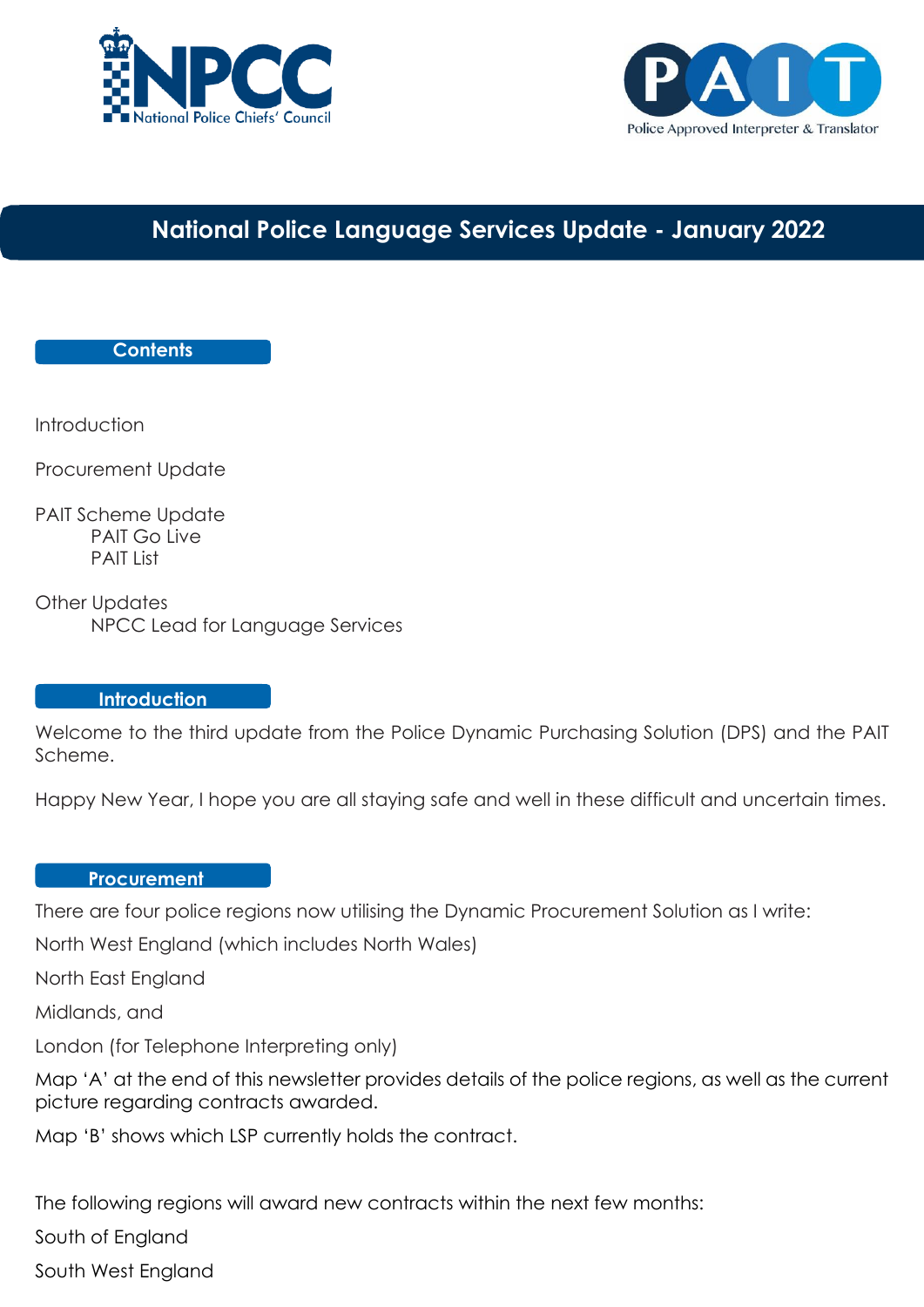The following regions will issue an Invitation to Tender in the next few months:

British Transport Police

East of England Region

#### **Police Approved Interpreters and Translators**

# **PAIT Go-Live**

The PAIT Scheme went live for spoken language face to face interpreting on 1st April 2021.

BSL Interpreters were added to the PAIT List on 1st December 2021.

We will now be working on a PAIT specification for Translators and Transcribers, which will go live on 1st April 2022.

In October we will go live with a PAIT specification for telephone interpreting.

#### **PAIT List**

The PAIT list is now populated with 1523 PAIT approved interpreters That is 1523 individually named interpreters across England and Wales who between them are qualified to interpret in 91 languages including British Sign Language and Deaf Relay.

Below is the detail of what the list comprises.

All on the list will hold NPPV3 vetting (or will have submitted documentation to obtain it)

| <b>PAIT Classification</b>                                                   | Percentage of the list |
|------------------------------------------------------------------------------|------------------------|
| <b>PAIT Full</b> (Holding a 'Police Related' level 6 Qualification)          | 72%                    |
| Police Related Qualification is defined as:                                  |                        |
| Metropolitan Police Test, DPSI (Law Pathway), DPI, DCI (Court &              |                        |
| Police pathway)                                                              |                        |
| <b>PAIT Legacy</b> (Holding a non-Police Related level 6 Qualification       | 13%                    |
| but has considerable experience of undertaking police                        |                        |
| assignments)                                                                 |                        |
| PAIT Temporary (Have had one assignment authorised by a Police               | 8%                     |
| Inspector and are working towards Full status)                               |                        |
| PAIT Rare (Cannot obtain a DPSI in their language but has                    | 3%                     |
| considerable experience of undertaking police assignments)                   |                        |
| <b>PAIT BSL</b>                                                              | 2%                     |
| <b>PAIT Partial</b> (will hold a Police Related Qualification and be working | 2%                     |
| towards Full status)                                                         |                        |

We will be adding more to this list as further police regions go live with language service contracts on the DPS this year. The Metropolitan Police have added all of their spoken language and BSL interpreters to the PAIT List. The Welsh Interpreting and Translation Service is expected to do the same in the next few months. In this way, every police force in England and Wales will be compliant with PAIT by May of this year.

We are regularly asked what the minimum hourly rate will be for interpreters in any particular police region. This is a commercial matter between the interpreters and the Language Service Provider (LSP). Whilst the Police work with LSPs to ensure minimum rates are paid by LSPs to interpreters, we (the Police) do not discuss those rates with interpreters. Please contact your LSP to discuss those details.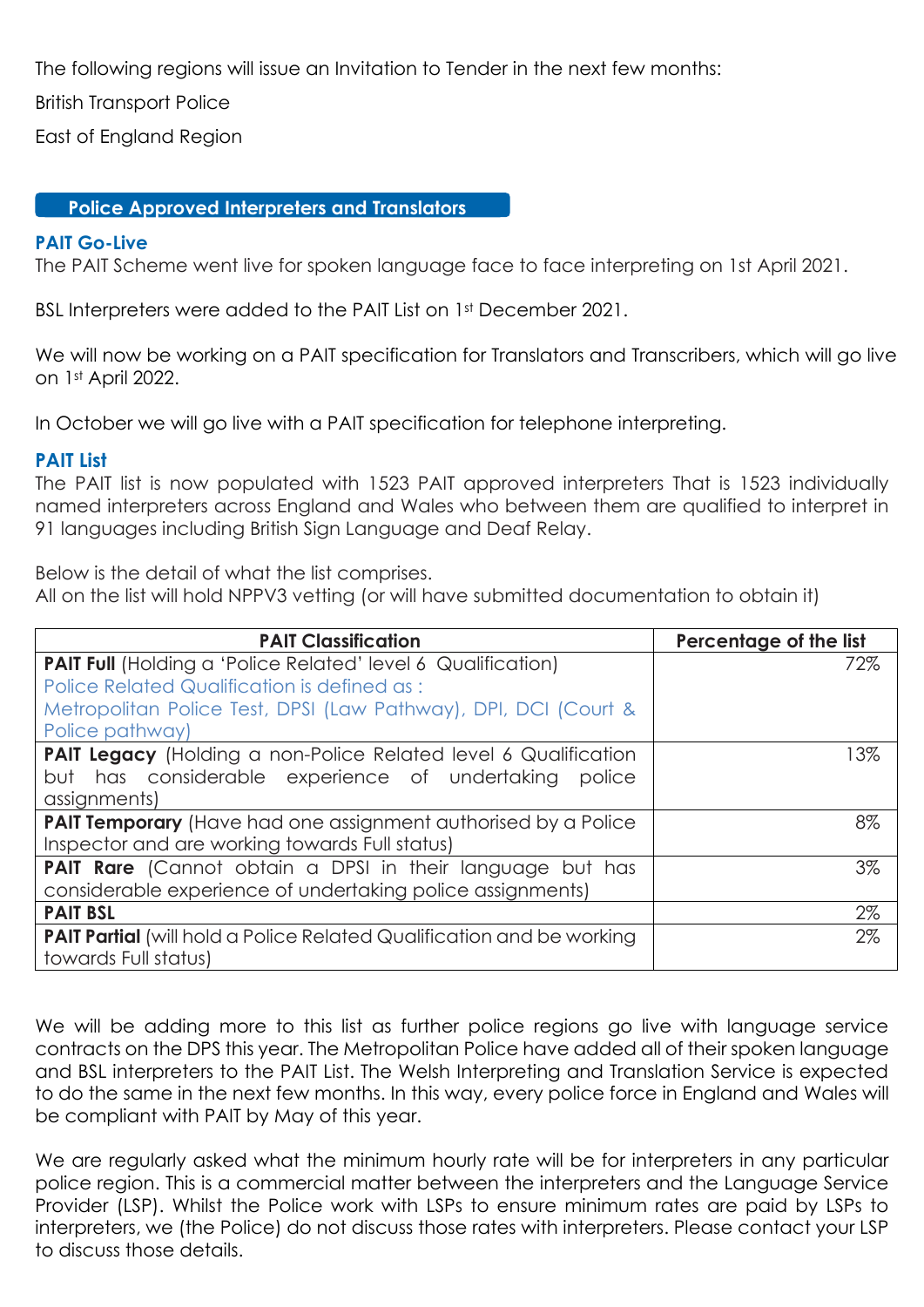In order to be added to the PAIT list, you need to be registered with a Language Service Provider as well as having the requisite qualifications, vetting and experience. Your LSP will be able to assist you with this.

You must agree to your details being held on the PAIT list by Leicestershire Police and also agree to comply with the PAIT Code of Conduct (Your LSP will be able to provide this for you to read).

The LSP will submit your details to Leicestershire Police, you don't have to do anything – although you may be required to confirm your qualifications, experience and vetting with your LSP before they submit your details. Regardless of which membership organisation you may belong to, the LSP has an obligation under their contract with police to ensure all PAIT interpreters have had their details checked and verified.

Once you are on the list, you will be given a unique reference number which stays with you regardless of how many LSPs you are registered with.

Please bear with me if you get a notification that your unique reference number has changed – I'm still finding a few duplicates on the list due to different spellings of some names.

Please ensure you update your registered LSPs with your current name and address. I am seeing instances of interpreters having different addresses registered with different LSPs. I also see interpreters registered with one LSP with what I assume are maiden names and then married names with another LSP.

**Please ensure all your data is recorded correctly so that no one falls foul of the GDPR regulations**.

#### **Other Updates**

#### **NPCC Lead for Language Services**

Simon Cole QPM is the Current National Police Chiefs' Council (NPCC) lead for language services and has been for some time now.

Simon has announced his retirement from his role as Chief Constable for Leicestershire Police. This means a new NPCC Lead will be selected.

Once we know the outcome, we will ensure it is publicised to you all.

I'm sure you would wish to join me in thanking CC Cole for leading the development of the DPS and PAIT. Under his leadership, police interpreting and translating has been changed and improved significantly.

We wish him a happy and healthy retirement.

**Ian Fraser Head of Procurement and Support Services Leicestershire Police**

**Mark Lewis National Police Contract Manager for Language Services Leicestershire Police**

#### **January 2022**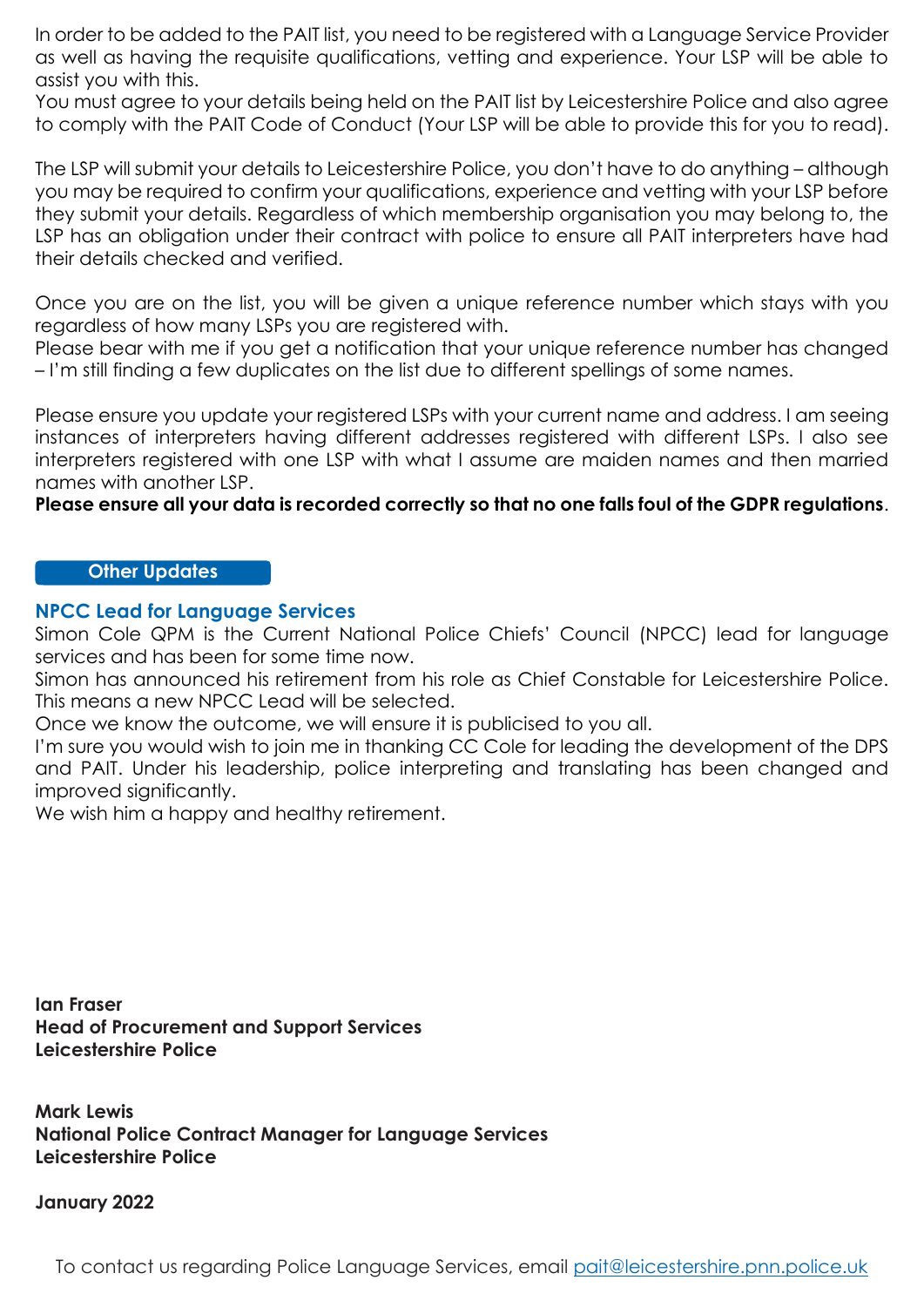## **Map 'A' Police Regions**

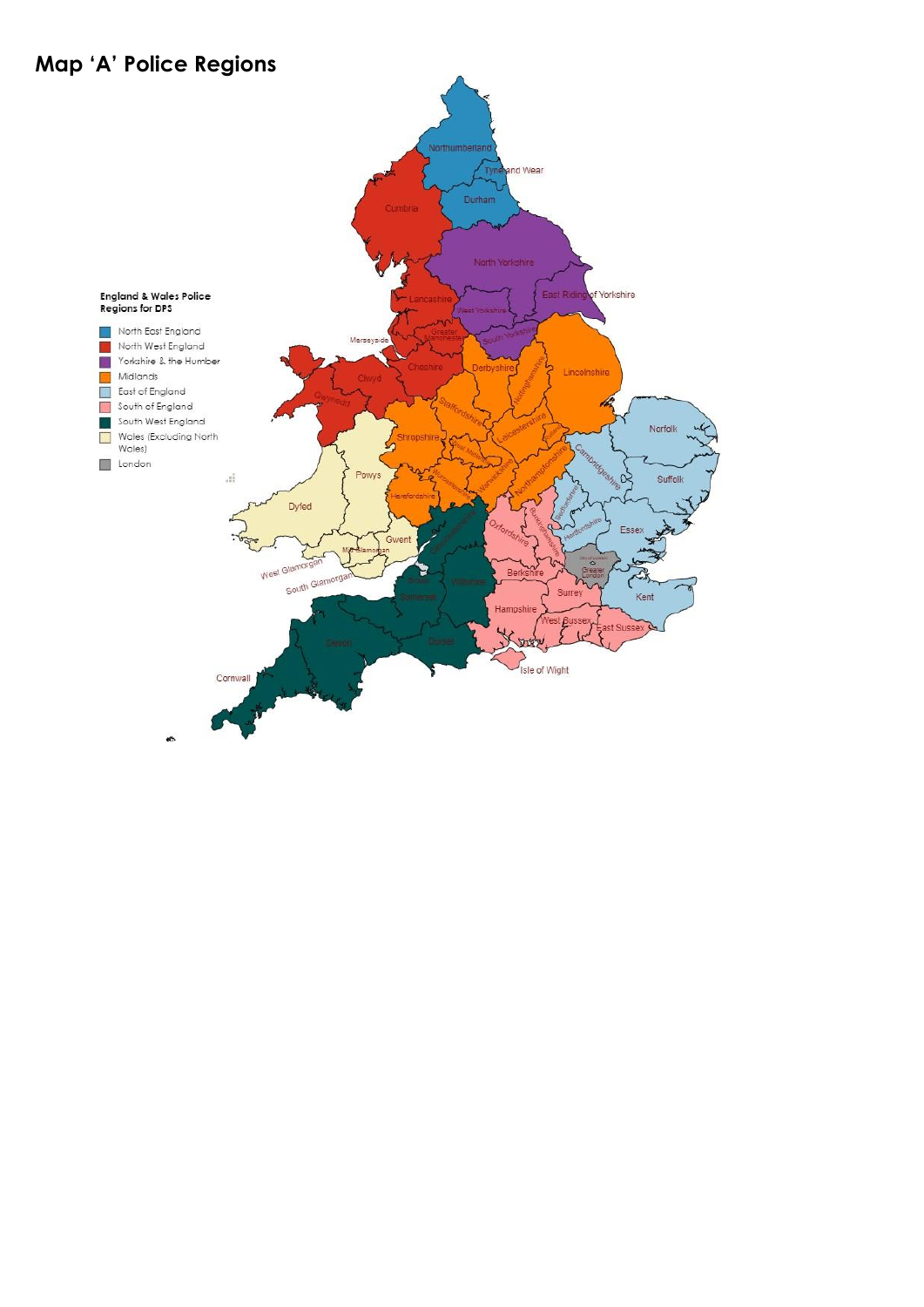### Map 'B' Service Providers